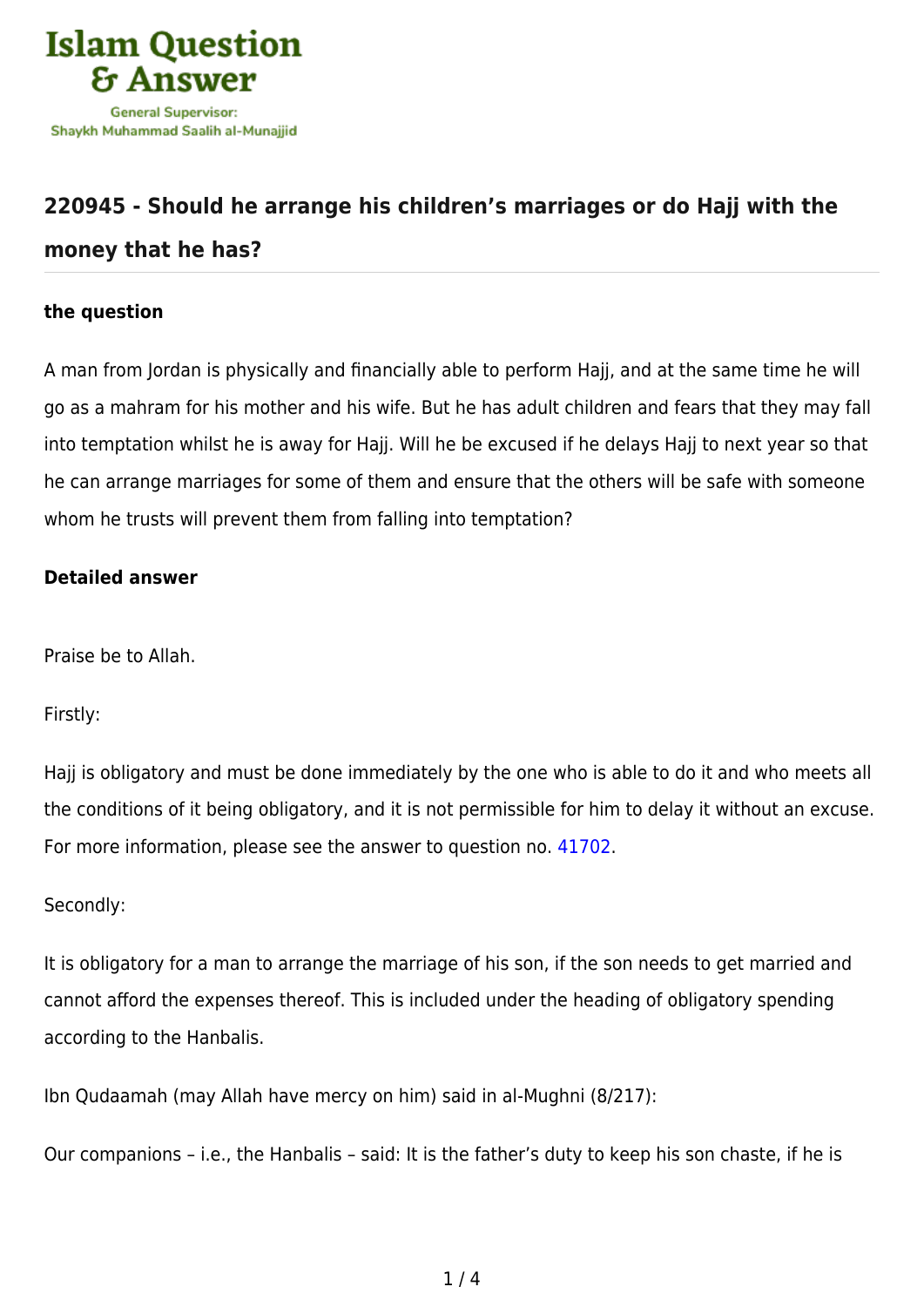

responsible for spending on his maintenance and he needs that which will keep him chaste. End quote.

Al-Mirdaawi (may Allah have mercy on him) said in al-Insaaf (9/404):

it is obligatory for a man to keep chaste those on whom he is obliged to spend, including parents, grandparents, children, grandchildren and so on, among those for whose maintenance he is responsible. This is the correct view according to our madhhab (i.e., the madhhab of Imam Ahmad). End quote.

Shaykh Ibn 'Uthaymeen (may Allah have mercy on him) said:

A person's need for marriage is a serious matter, and in some cases it may be like his need for food and drink. Therefore the scholars said that it is obligatory for the one who is obliged to spend on a person to arrange his marriage, if he can afford that. So it is obligatory for a father to arrange the marriage of his son, if the son needs to get married and does not have sufficient wealth to get married. End quote from Majmoo' Fataawa Ibn 'Uthaymeen (18/410).

### Thirdly:

The excuses that make it permissible to delay Hajj include a man arranging the marriage of his son, if the latter needs to get married and he fears that he may fall into temptation and that which is prohibited, and his wealth is sufficient either to do Hajj or arrange his son's marriage. Hajj is not obligatory for a man unless he owns wealth surplus to what he needs for his own maintenance and that of those on whom he is obliged to spend, and arranging the marriage of his son comes under the heading of obligatory spending, as mentioned above. Moreover, for a man to keep his son chaste and protect him from falling into that which is prohibited, at times when temptations and desires are powerful, is something that cannot be delayed, whereas it is possible to delay Hajj until after the son's marriage has been arranged.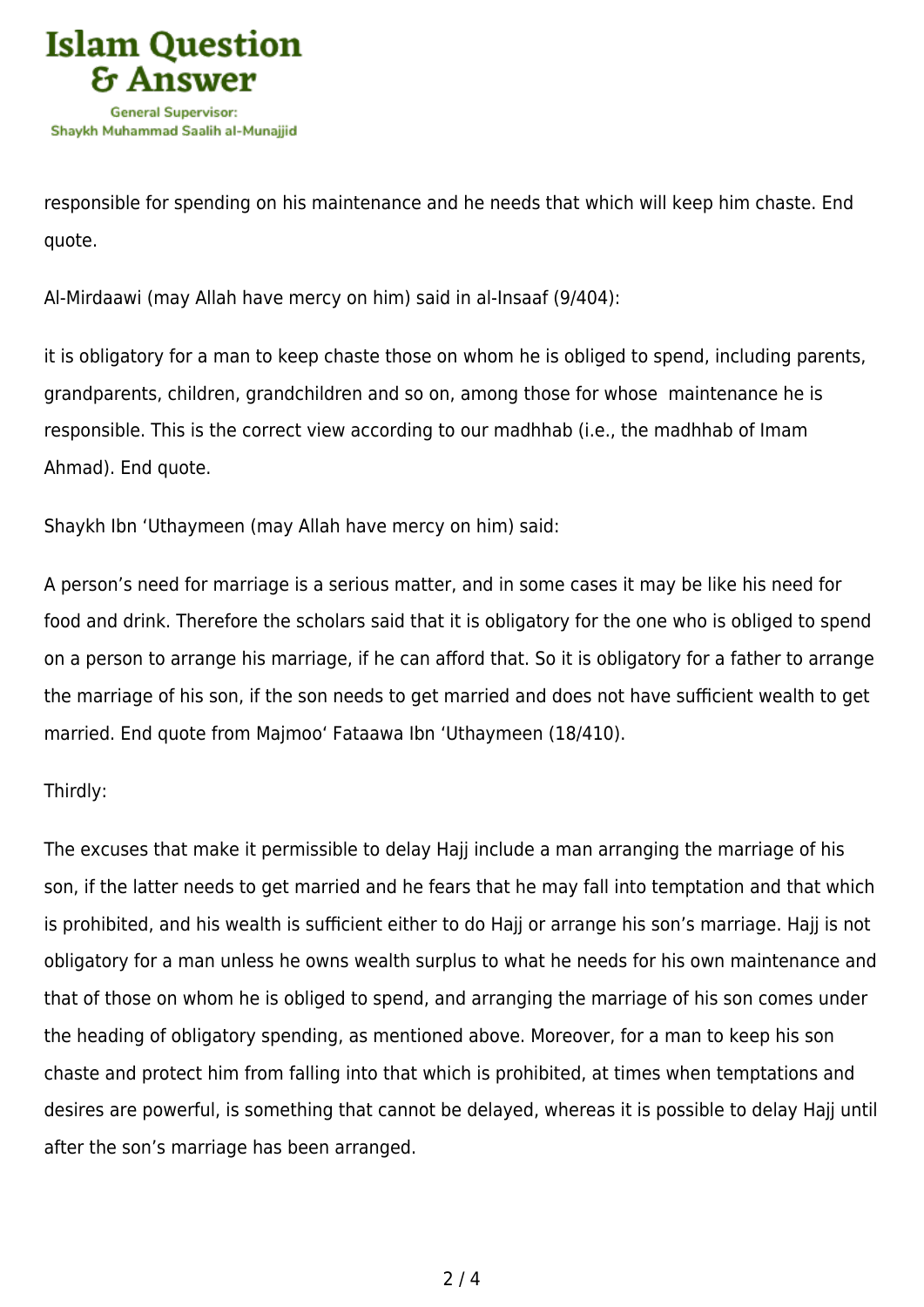

Ibn Qudaamah (may Allah have mercy on him) said in al-Mughni (3/217):

It is essential that this (i.e., the money for Hajj and the expenses thereof) be surplus to what he needs to spend on his dependents for whose maintenance he is responsible, during his trip until he returns, because maintenance has to do with people's rights, and their need is greater and their rights are more affirmed.

If he needs to get married and fears that he may fall into that which is prohibited, then he should give precedence to getting married, i.e., he should give it precedence over Hajj, because that is obligatory for him and he cannot do without it, so it is like spending on his maintenance.

But if he does not fear that, then he should give precedence to Hajj, because marriage is voluntary and should not be given precedence over the obligatory Hajj. End quote.

And he (may Allah have mercy on him) also said – as noted above – Our companions said: The father is obliged to keep his son chaste if he is responsible for his maintenance and he needs to keep his son chaste.

End quote from al-Mughni (8/217).

His Excellency Shaykh 'Abd al-'Azeez ibn Baaz (may Allah have mercy on him) was asked:

I am a young man, eighteen years old, and am in high school. My mother is approximately fiftyeight years old, and my father died fifteen years ago. My mother wants to go for Hajj, but she says: That is not permissible and is haraam until I get married. I hope that you could advise me as to whether my mother should give precedence to arranging my marriage before she does Hajj.

He replied:

Undoubtedly Hajj is obligatory upon everyone who has the means to do it, because Allah, may He be glorified and exalted, says (interpretation of the meaning):